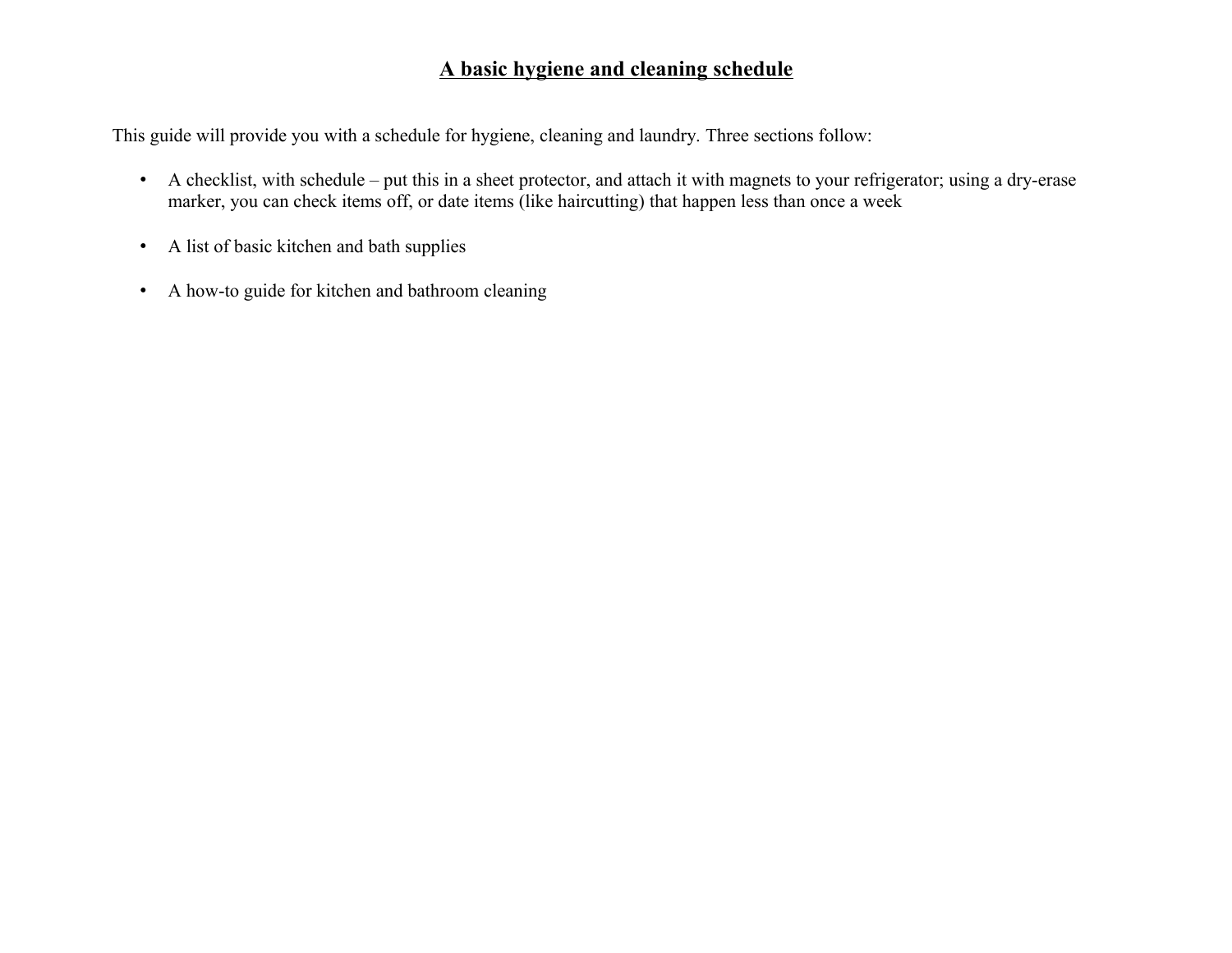|                |                                         | Monday | Tuesday | Wednesday | Thursday | Friday | Saturday | Sunday |
|----------------|-----------------------------------------|--------|---------|-----------|----------|--------|----------|--------|
| Kitchen        | Wash dishes                             |        |         |           |          |        |          |        |
|                | Wash pots & pans                        |        |         |           |          |        |          |        |
|                | Put away food                           |        |         |           |          |        |          |        |
|                | Wipe counter                            |        |         |           |          |        |          |        |
|                | Wipe stove                              |        |         |           |          |        |          |        |
|                | Wipe table                              |        |         |           |          |        |          |        |
|                | Clean sink                              |        |         |           |          |        |          |        |
|                | Sweep floor                             |        |         |           |          |        |          |        |
|                | Mop floor (weekly)                      |        |         |           |          |        |          |        |
| Bathroom       | Clean toilet (weekly)                   |        |         |           |          |        |          |        |
|                | Clean sink (weekly)                     |        |         |           |          |        |          |        |
|                | Clean tub(weekly)                       |        |         |           |          |        |          |        |
|                | Mop floor (weekly)                      |        |         |           |          |        |          |        |
| Hygiene        | Shower (attempt daily; accept 3         |        |         |           |          |        |          |        |
|                | days/week)                              |        |         |           |          |        |          |        |
|                | Baby wipes (days when don't shower)     |        |         |           |          |        |          |        |
|                | Shampoo (attempt daily; accept 3        |        |         |           |          |        |          |        |
|                | days/week)                              |        |         |           |          |        |          |        |
|                | Shave (3 days/week)                     |        |         |           |          |        |          |        |
|                | Shaving desensitization (days when      |        |         |           |          |        |          |        |
|                | don't shave)                            |        |         |           |          |        |          |        |
|                | Deodorant                               |        |         |           |          |        |          |        |
|                | Clean underwear                         |        |         |           |          |        |          |        |
|                | Clean shirt                             |        |         |           |          |        |          |        |
|                | Clean socks                             |        |         |           |          |        |          |        |
|                | Clean pants (every 3 days if no stains/ |        |         |           |          |        |          |        |
|                | don't smell)                            |        |         |           |          |        |          |        |
|                | Brush teeth                             |        |         |           |          |        |          |        |
|                | Clip nails (weekly)                     |        |         |           |          |        |          |        |
|                | Haircut (monthly)                       |        |         |           |          |        |          |        |
| Laundry        |                                         |        |         |           |          |        |          |        |
| (weekly)       |                                         |        |         |           |          |        |          |        |
| Trash (weekly) | Kitchen                                 |        |         |           |          |        |          |        |
|                | Bedroom                                 |        |         |           |          |        |          |        |
|                | Bathroom                                |        |         |           |          |        |          |        |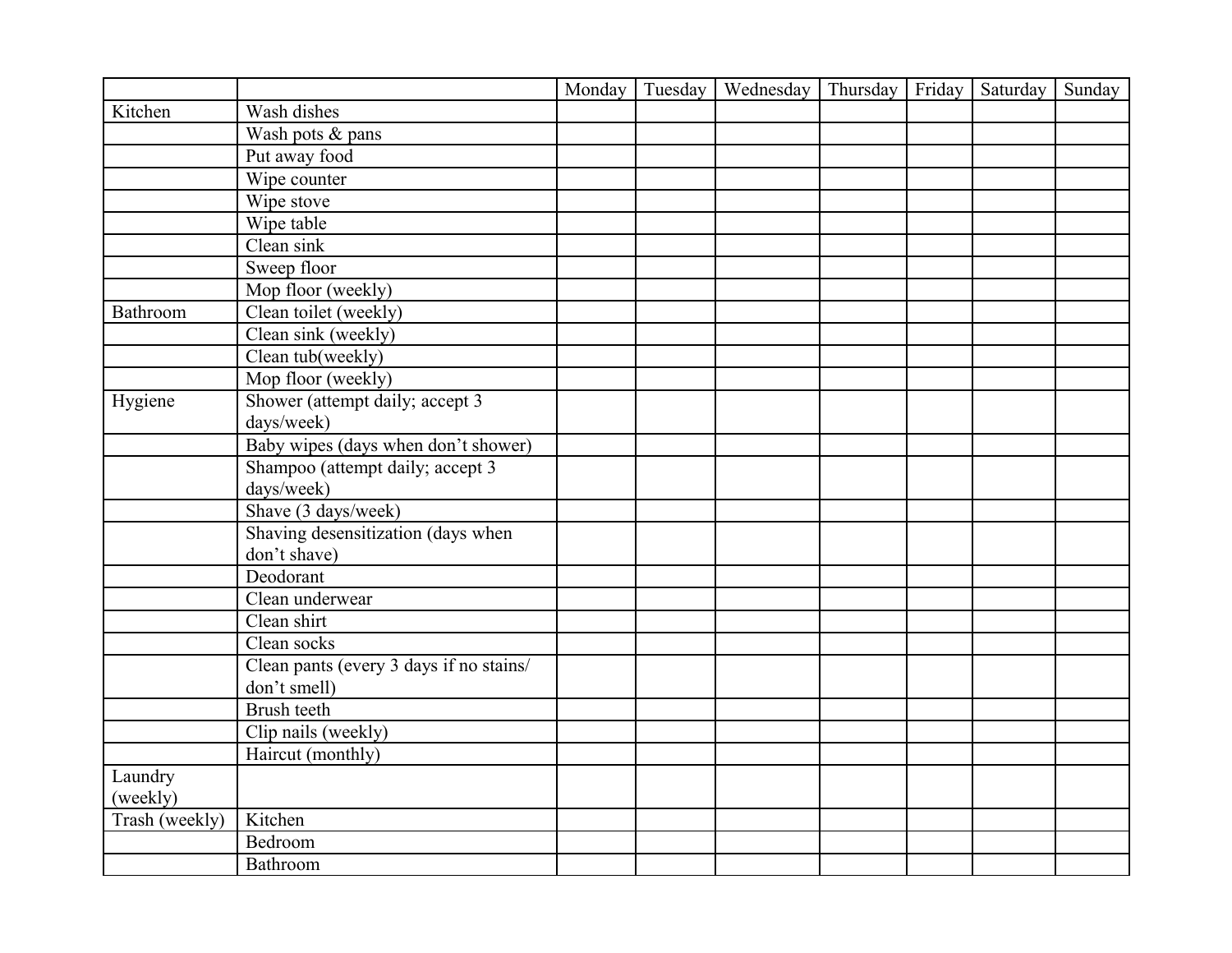#### Basic kitchen and bath supplies

Dish rack Draining mat Dishes Sauce pan Frying pan Baking pan Cups and glasses Food storage containers Paper towels 2 dish towels 3 hot pads or oven mitts Dish liquid Handi-wipes or sponges Scrubbing brush (for dishes) Scouring powder All-purpose liquid cleaning solution (for floors, fixtures) Baby wipes or Lysol or Clorox wipes Liquid soap Broom Dustpan

Mop (the kind you can wring out without getting your hands wet) Bucket Tub and tile cleaner Toilet bowl brush Toilet bowl cleaner Plunger Toilet snake Shampoo Bath pouf or wash cloth 2 hand towels 2 bath towels Deodorant Toothpaste Nail clippers Laundry soap 3 small trash cans Trash bin liners (can use plastic bags from stores for this) Lysol Windex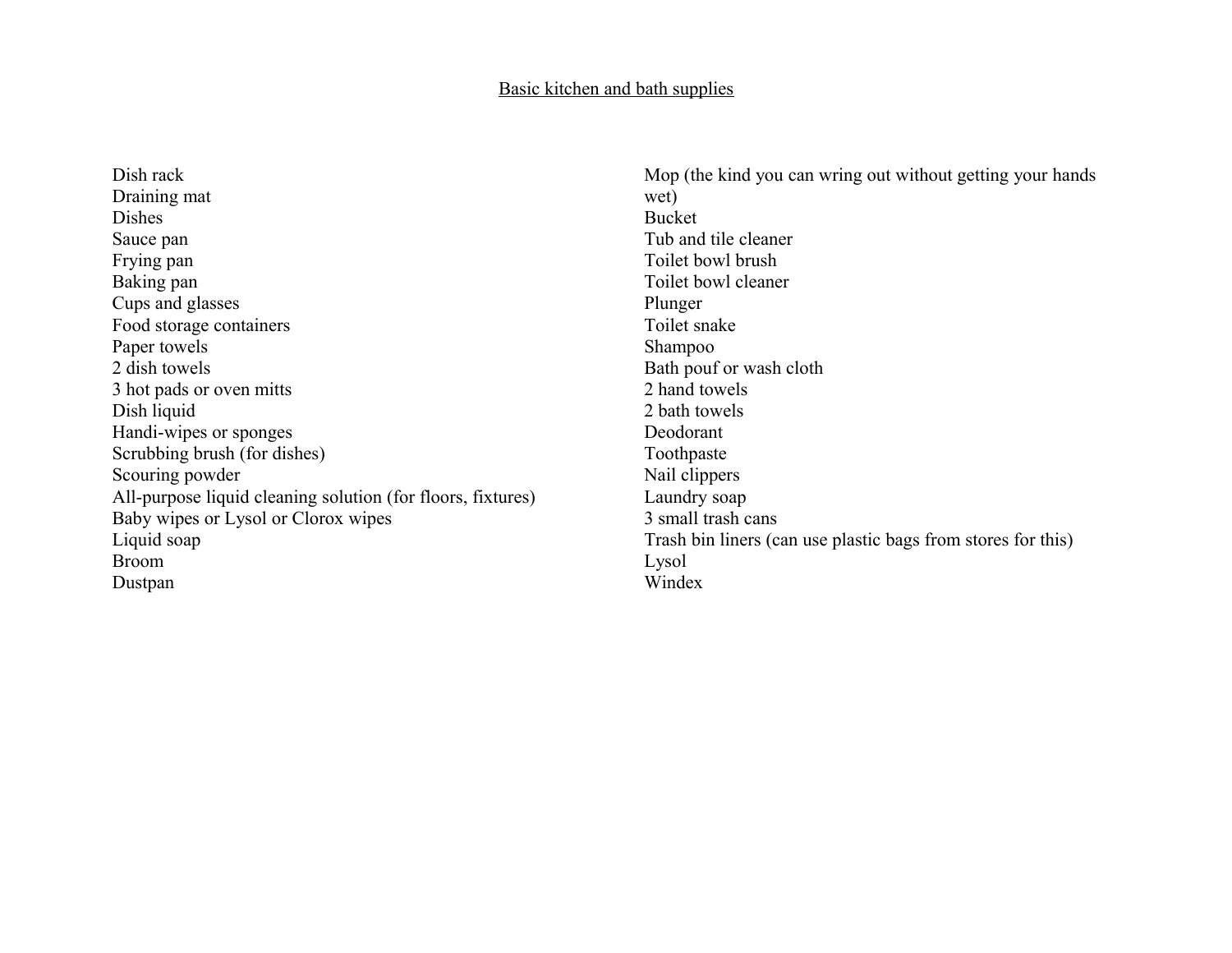#### How-to guide

Kitchen:

## Washing dishes:

- Scrape dishes into the trash before washing them.
- If you will not be washing dishes immediately, fill the sink half-way with hot, soapy water (by putting a plug in the drain and squirting soap into the sink immediately under the flow of water), and place the scraped dishes into the sink to soak. When you are ready to wash the dishes, drain this water before beginning.
- Use a handi-wipe or sponge. Make sure it is rinsed clean of food particles before you start.
- Put two squirts of dish liquid on the handi-wipe or sponge before washing EACH item, and dampen it with warm-to-hot water. (You may need to use extra liquid on some items that have particles caked on.)
- Wash each item, making sure you work up a lather. All surfaces of each item must be wiped. If any food particles remain visible, or can be felt with your hands, the item is not yet clean. You may need to use a scrub brush to remove some particles.
- Rinse with warm-to-hot water until all soap suds are off the item. Place in drying rack.
- When all dishes are clean, completely rinse the handi-wipe or sponge. If you have a microwave, microwaving the handiwipe or sponge on high for one minute will kill any germs on it.

# Washing pots and pans:

- If you will not be washing pots and pans immediately, fill the sink half-way with hot, soapy water (by putting a plug in the drain and squirting soap into the sink immediately under the flow of water), and place the scraped pots and pans into the sink to soak. When you are ready to wash the dishes, drain this water before beginning.
- Use a scrub brush. Make sure it is rinsed clean of food particles before you start.
- Put two squirts of dish liquid into EACH item before you wash it, and run a little warm-to-hot water into it. (You may need to use extra liquid on some items that have particles caked on.)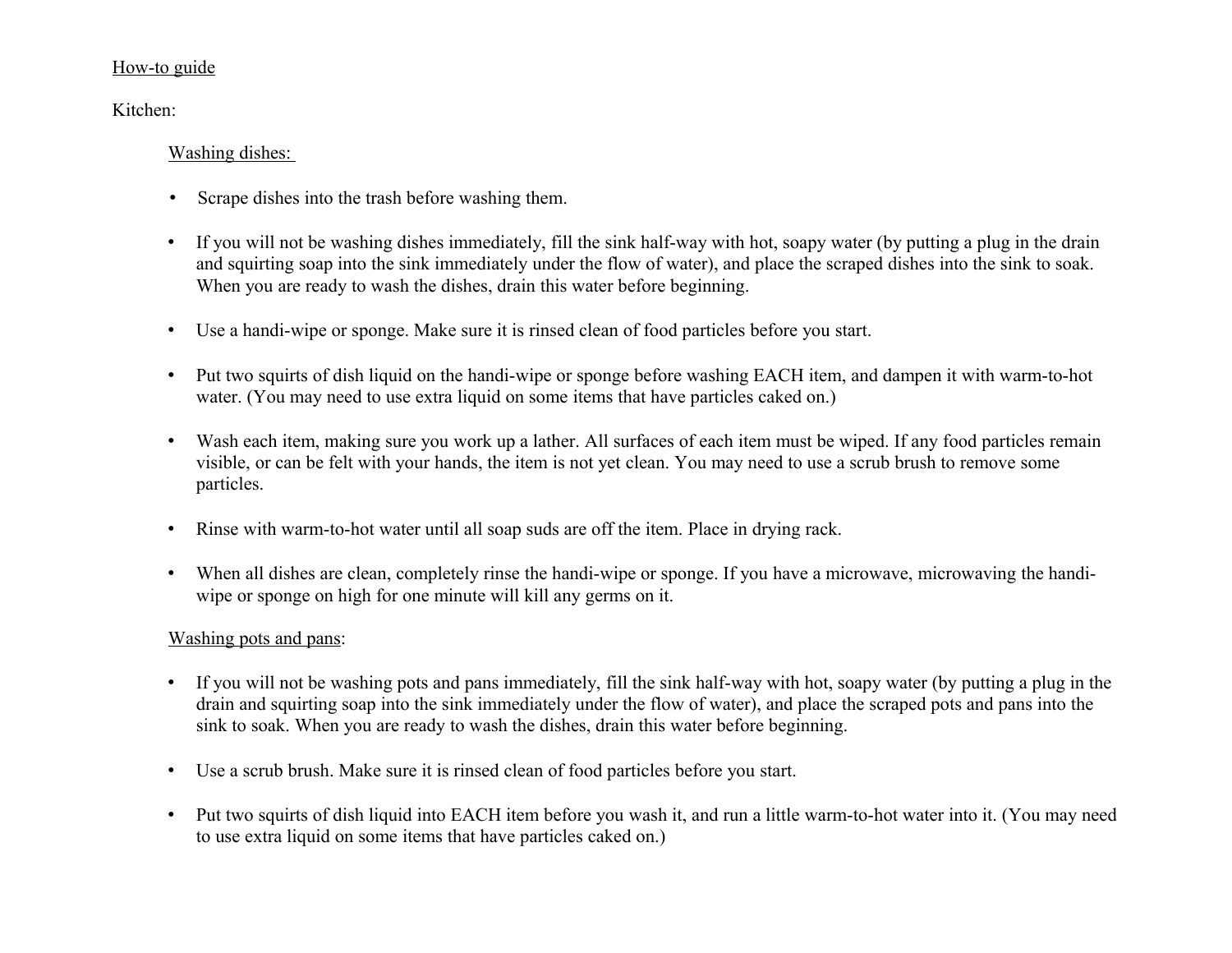- Wash each item, making sure you work up a lather. All surfaces of each item must be wiped. If any food particles remain visible, or can be felt with your hands, the item is not yet clean.
- Rinse with warm-to-hot water until all soap suds are off the item. Dry the item with a towel and put it away.
- When all dishes are clean, completely rinse the scrub brush. If you have a microwave, microwaving the handi-wipe or sponge on high for one minute will kill any germs on it.

#### Wiping counter, stove and table

- Use a handi-wipe or sponge. Make sure it is rinsed clean of food particles before you start.
- Get the handi-wipe or sponge wet with warm-to-hot water, and wring it out, so that it is damp, but not dripping.
- Wipe the entire counter, stove or table. The most efficient way to do this is to **divide surface into imaginary columns**, wiping from the edge of the item farthest away from you, toward you. Each column is the width of your hand. Begin with a column on the far left, then each successive column should be farther to the right:

| 2 | 3 |  |
|---|---|--|
|   |   |  |
|   |   |  |
|   |   |  |

- Cup your hand under the edge of the counter/table/stove to catch crumbs when the handi-wipe/sponge reaches the near edge of the table. You may need to empty the crumbs into the trash and rinse out the handi-wipe/sponge more than once before the surface is clean. If any food particles remain visible, or can be felt with your hands, the item is not yet clean.
- You may need to use scouring powder if particles are caked on to the surface you are wiping. Make sure you wipe off any scouring powder once the surface is clean.
- Rinse the handi-wipe or sponge clean of food particles before you go on to the next surface (be it counter, sink or table.) If you have finished with all surfaces, remember that microwaving the handi-wipe or sponge on high for one minute will kill any germs on it.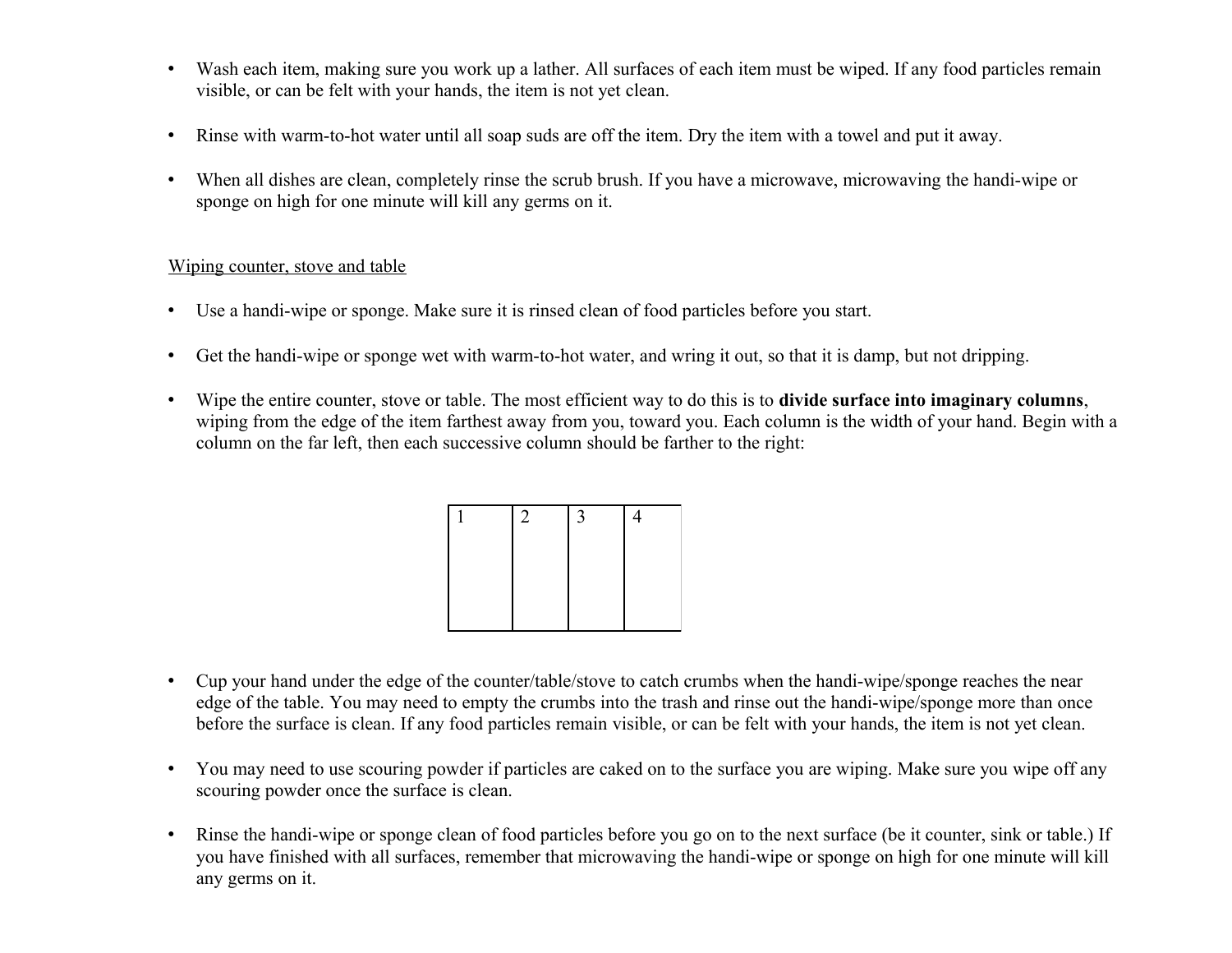## Cleaning the sink

- Make sure there is a food trap placed into the drain of the sink, so that you do not accidentally clog the sink with food.
- Use a handi-wipe or sponge. Sprinkle scouring powder liberally into the sink.
- Get the handi-wipe or sponge wet with warm-to-hot water, and wring it out, so that it is damp, but not dripping.
- Using the handi-wipe or sponge, scrub all the inside of the sink, including the sides, as well as the edges of the sink that meet the countertop **and the faucet and tap handles**. If any food particles remain visible, or can be felt with your hands, the item is not yet clean.
- Completely rinse the scouring powder out of the sponge or handi-wipe, then get it dripping wet with warm-hot-water, and use it to rinse the sink. You will need to rinse handi-wipe/sponge periodically during this process, as scouring powder will accumulate on it. Continue the rinsing process until there is no longer any scouring powder visible.
- Empty the food trap of any food or crumbs into the trash, then rinse it.
- Rinse the handi-wipe or sponge completely, If you have a microwave, microwaving the handi-wipe or sponge on high for one minute will kill any germs on it.
- **Wash your hands**.

## Sweeping the floor

- Sweep the floor after you have wiped the table, counter and stove, so that you will get any crumbs that fell on the floor during the wiping process.
- Sweep with two hands toward you, left hand above the right (if you are right-handed; reverse this if you are left-handed), hands about a foot apart.
- As with wiping the table, the most efficient way to do this is to **divide the floor into imaginary columns.**
- Sweep all dirt, food, etc. into a pile. Then sweep the pile into the dustpan. Do this by kneeling, holding the dustpan with one hand, and holding the broom just above the bristles with the other. Inevitably, not all the pile will make it into the dustpan on the first try; move the dustpan back a little, and you will see a line of dust. Sweep that line into the dustpan.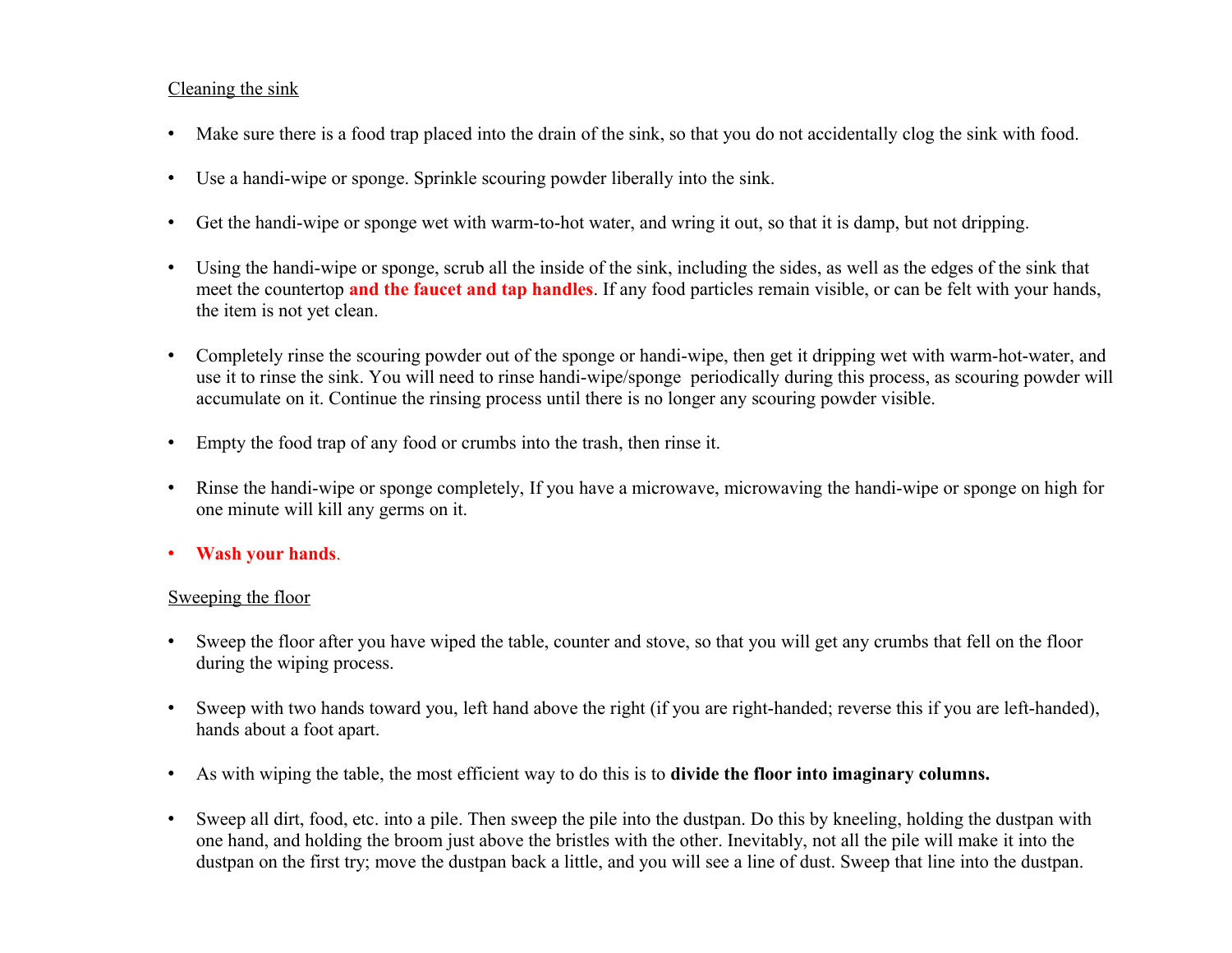- Empty the dustpan.
- **Wash your hands**.

## Mopping the floor

- Sweep the floor before you mop it; otherwise you are creating wet dust.
- Squirt 3 or 4 squirts of all-purpose liquid cleaning solution into a bucket. Fill the bucket half-way with hot water.
- Dip the mop into the bucket. Squeeze it out into the bucket. Again, you will be dividing the floor into imaginary columns.
- When you have mopped the entire floor, empty the bucket **slowly** into the toilet, first lifting the toilet seat. If you empty the bucket too quickly, the toilet will overflow.
- Refill the bucket with **clean hot water only.**
- Mop the floor again with this clear water to rinse it.
- Again, empty the bucket slowly into the toilet.
- Refill the bucket with hot water, and dip the mop into the bucket a few times to rinse the mop.
- Again, empty the bucket slowly into the toilet
- **Wash your hands**.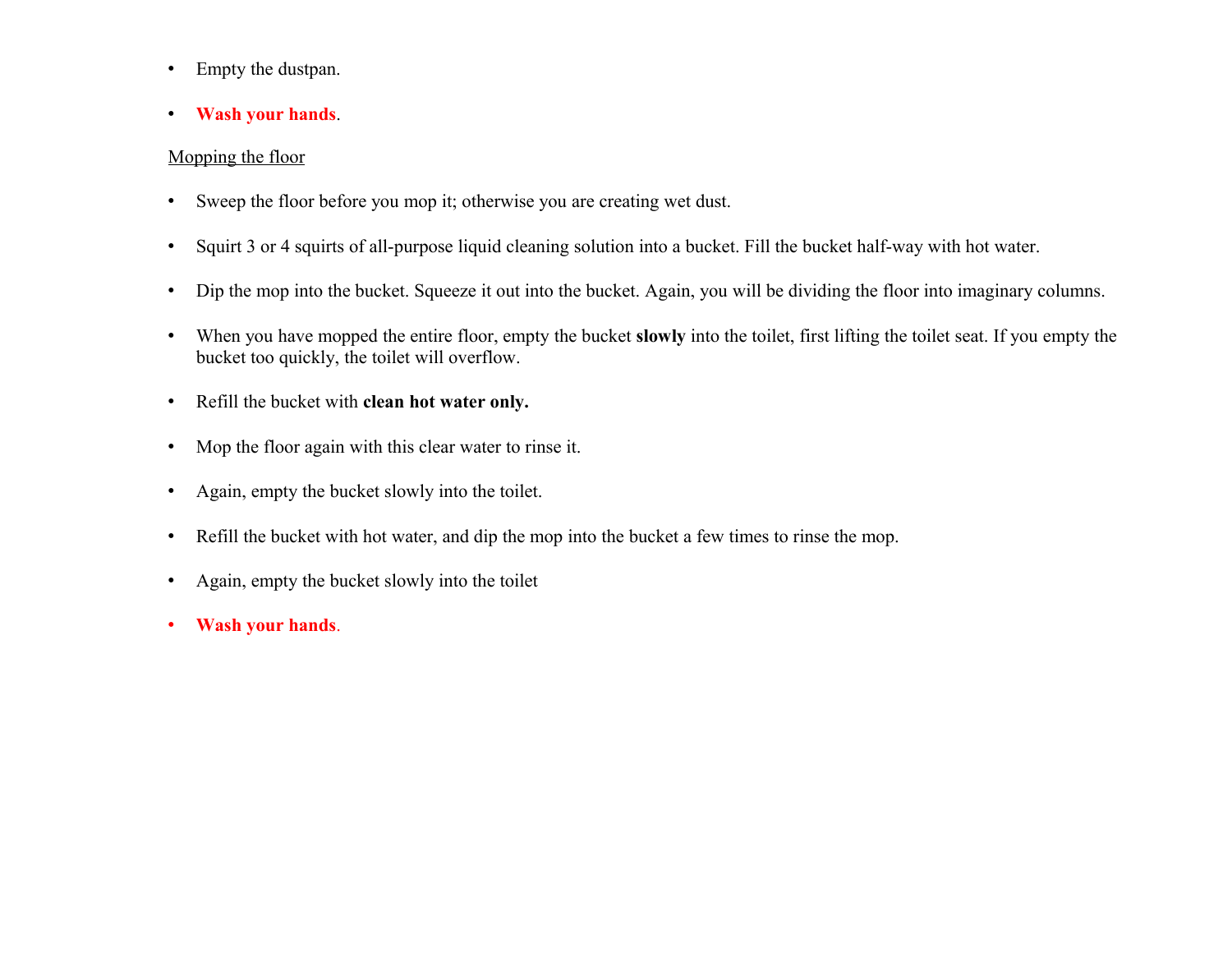#### Bathroom:

# Cleaning the toilet:

- Using a damp (but not dripping) handi-wipe or sponge, squirt tub and tile cleaner onto the handi-wipe or sponge, then scrub the top and sides of the toilet tank. Make sure you cover all the outside surfaces of the tank, and that no stains are left. You can use more tub and tile cleaner if you need to to get the stains off.
- Rinse the handi-wipe or sponge until there are no suds, then rinse the tank surfaces with it, making sure it is damp, but not dripping. .
- Wet the handi-wipe or sponge again, squirt tub and tile cleaner onto it, then scrub the top of the lid, the underside of the lid, the seat, the underside of the seat, and all surfaces of the toilet that are not inside the toilet, making sure no stains are left. You can use more tub and tile cleaner if you need to to get the stains off.
- Rinse the handi-wipe or sponge until there are no suds, then rinse the toilet surfaces you just cleaned with a it, making sure it is damp, but not dripping.
- Throw away the handi-wipes or sponge.
- Flush the toilet, to dampen the inside surfaces.
- Using toilet bowl cleaner, squirt the inside surfaces of the toilet, including under the rim.
- Using the toilet bowl brush, brush the inside surfaces of the toilet, including the parts under water, making sure no stains are left.
- Flush the toilet again, holding the bristle part of the brush in the water to rinse it off.
- Wash your hands.

# Cleaning the sink:

• Using a **new** handi-wipe or sponge, wet the handi-wipe or sponge, squirt tub and tile cleaner onto it, then scrub all of the sink, including the faucet and tap handles. Make sure no stains or soap scum are left. You can use more tub and tile cleaner if you need to to get the stains off.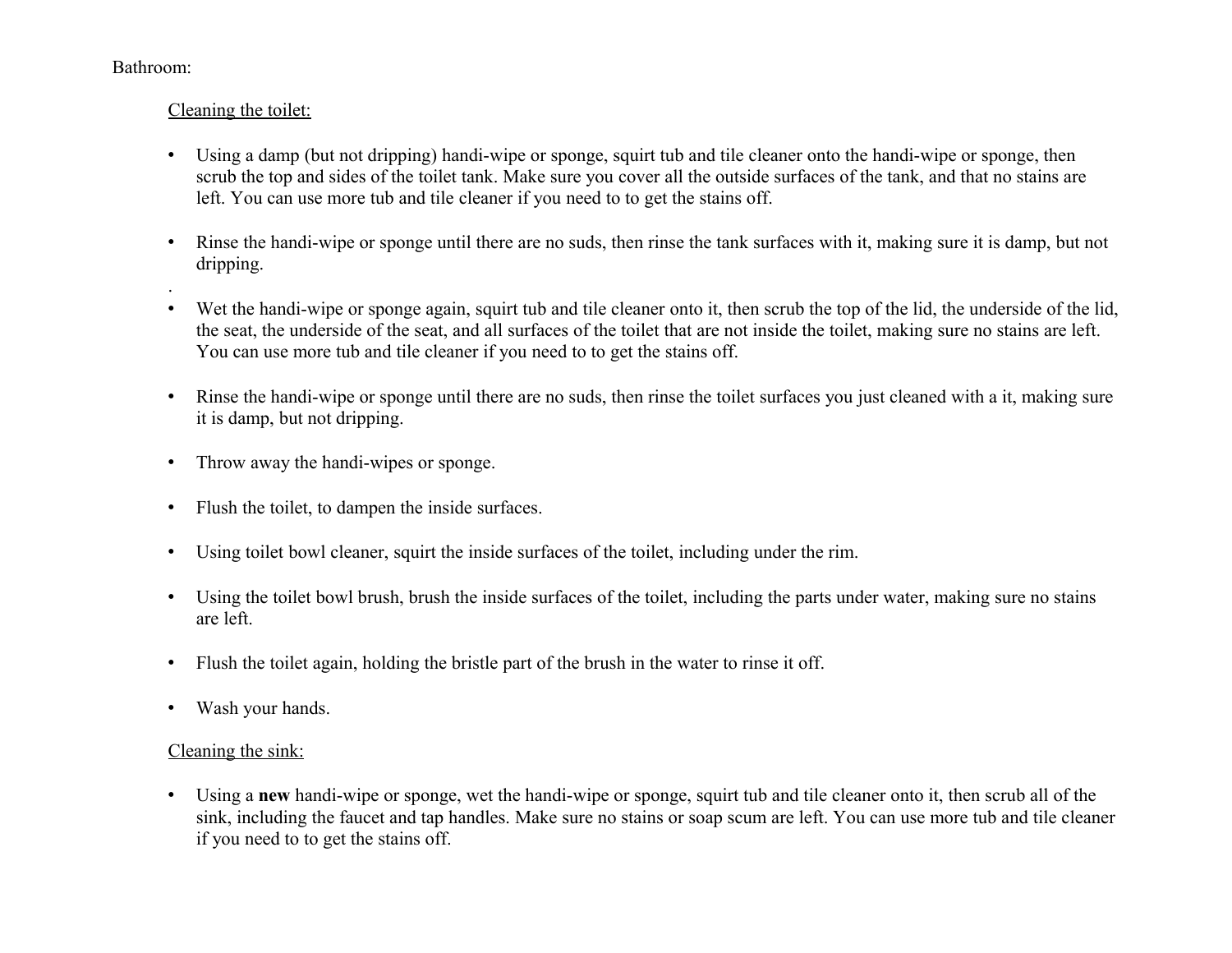- Rinse the handi-wipe or sponge until there are no suds, then rinse the sink with it, making sure it is damp, but not dripping.
- Wash your hands.

#### Cleaning the bathtub:

- Using the same handi-wipe or sponge you used on the sink, wet it, squirt tub and tile cleaner onto it, then scrub all of the tub, including the faucet and tap handles. Make sure no stains or soap scum are left. You can use more tub and tile cleaner if you need to to get the stains off.
- Rinse the handi-wipe or sponge until there are no suds, then rinse the tub with it, making sure it is damp, but not dripping.
- Throw away the handi-wipe or sponge.
- Wash your hands.

# Mopping the floor:

• See directions for mopping the kitchen floor

## Nasty toilet situations:

- For minor misses:
	- o Use paper towel to wipe up. Throw the paper towel away
	- o Take more paper towel, dampen it with the warmest water you can tolerate, wring it out, and wipe over the area. Throw the paper towel away.
	- o Spray the area with Lysol.
	- o Take out the trash that contains the dirty paper towels.
	- o Wash your hands (and your feet if they got dirty in this process.)
- For toilet overflows: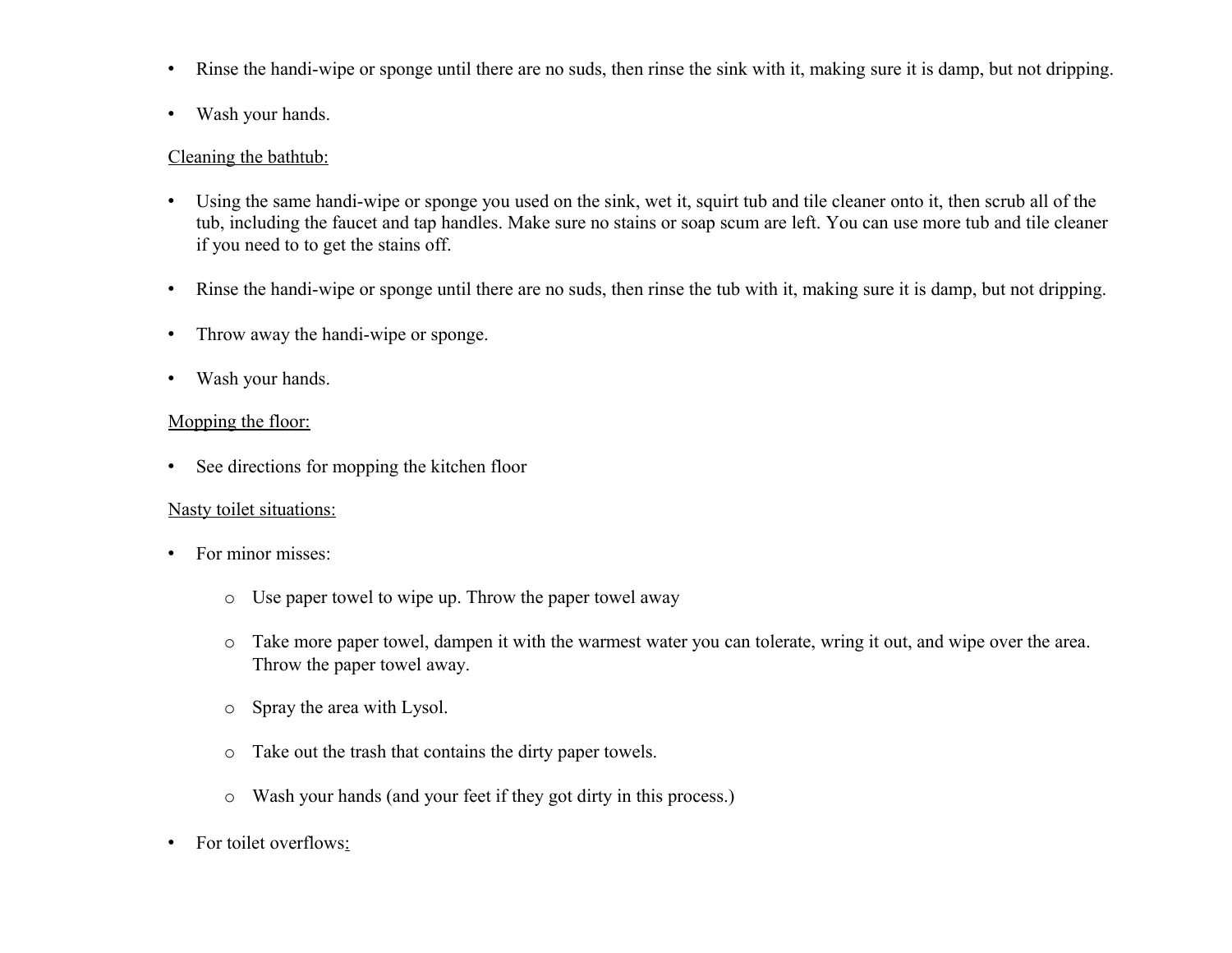- o If the amount of the overflow is small, follow the directions for minor misses.
- o If the amount of the overflow is large:
	- first use a mop to mop up the liquid on the floor, wringing the mop into a bucket.
	- Repeat until the liquid is all in the bucket.
	- Take paper towel, dampen it with the warmest water you can tolerate, wring it out, and wipe over the area. Throw the paper towel away.
	- **Plunge the toilet (see directions below).** If any liquid overflows in this process, either use a mop (if the amount is large) or paper towel (if the amount is small) to wipe it up as described above.
	- When the toilet is working again, pour any liquid you mopped up into the toilet. Do this with the toilet seat up, so liquid won't splash on the seat. Flush.
	- Fill the bucket half-way with hot water. Dip the mop into the bucket to rinse it. Wring the mop out over the toilet. Do this with the toilet seat up, so liquid won't splash on the seat.
	- Empty the bucket into the toilet. Flush.
	- Spray the area with Lysol. Spray the mop head with Lysol. Spray the bucket with Lysol.

## Plunging the toilet:

- First look to see if there is any toilet paper involved in the clog. If there is, take a wire coat hanger and stretch it out, so that you now have a hook on the end of a long handle. Use the hook to hook any toilet paper and throw the paper away. Then throw the coat hanger away.
- Gently, so as to prevent water from splashing or rising to quickly, place the plunger in the toilet and move it toward drain. If there are large clumps of feces sticking out of the drain, use the plunger to break them up.
- Plunge, by pushing down steadily and firmly until the handle moves the head down as far as it will go. Then release, slowly and steadily to try to prevent splashing.